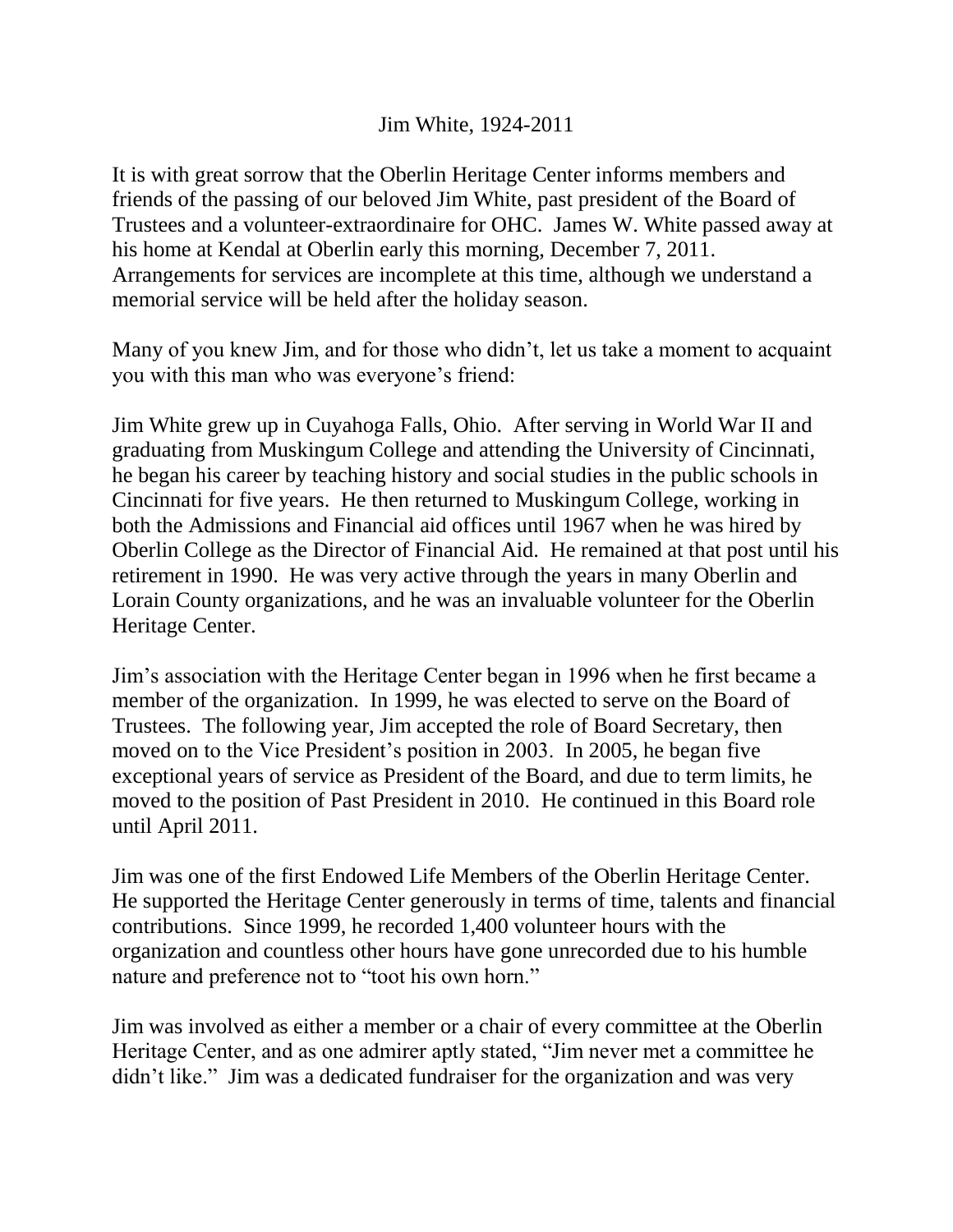involved in major fundraising campaigns at the Oberlin Heritage Center including the Endowment for History Education campaign and the Annual Fund campaigns.

As Board President, his masterful leadership helped immensely in moving the Oberlin Heritage Center to a new level of organizational excellence. During his tenure on the Board, the Oberlin Heritage Center became accredited by the American Association of Museums, built its endowment, donated the Burrell-King House for use as Oberlin Conservatory of Music's Community Music School, and developed/implemented two ambitious five-year Strategic Plans.

Jim was a devoted community servant in many other volunteer roles over the past four decades. He nurtured leadership and collaboration and built organizational capacity in numerous Lorain County organizations. He was involved in many committees at the Kendal at Oberlin retirement community. He served as the Oberlin Heritage Center's representative to the City of Oberlin's Underground Railroad Design Committee, and served on the Board of the Central Lorain County Ambulance District. He participated in community efforts that led to the creation of Splash Zone in Oberlin. He was a Past President of Neighborhood House of Lorain County. He served on Oberlin City Council for four years. He served on the Boards of the Firelands Association for the Visual Arts, the North Central Ohio American Civil Liberties Union, the Oberlin Cable Co-op, the Oberlin Schools Endowment Board, and as a Trustee of the Ohio United Way and the United Way of Greater Lorain County. He served on the College Entrance Examination Board for four years. He was a 1993 graduate of Leadership Lorain County and a member of the Leadership Lorain County Alumni Association.

Jim was an active member of First Church in Oberlin, United Church of Christ and served as Moderator of the Executive Council on several occasions, most recently from 2005 – 2007. He also was a member of the Investment Committee of the Western Reserve Association of the United Church of Christ.

Jim was a World War II veteran who participated in General Patton's Third Army and saw action in France, Belgium, Luxembourg, Germany, Austria, and Czechoslovakia. His good friends also knew him as a true-blue fan of the Cleveland Indians as well as Oberlin College and Oberlin High School athletics.

Jim White helped to initiate several scholarships for young people and assisted in the development of the former Access program of Lorain County. Upon his retirement from Oberlin College, the Ohio Association of Student Financial Aid Administrators established the James W. White Award which is presented annually